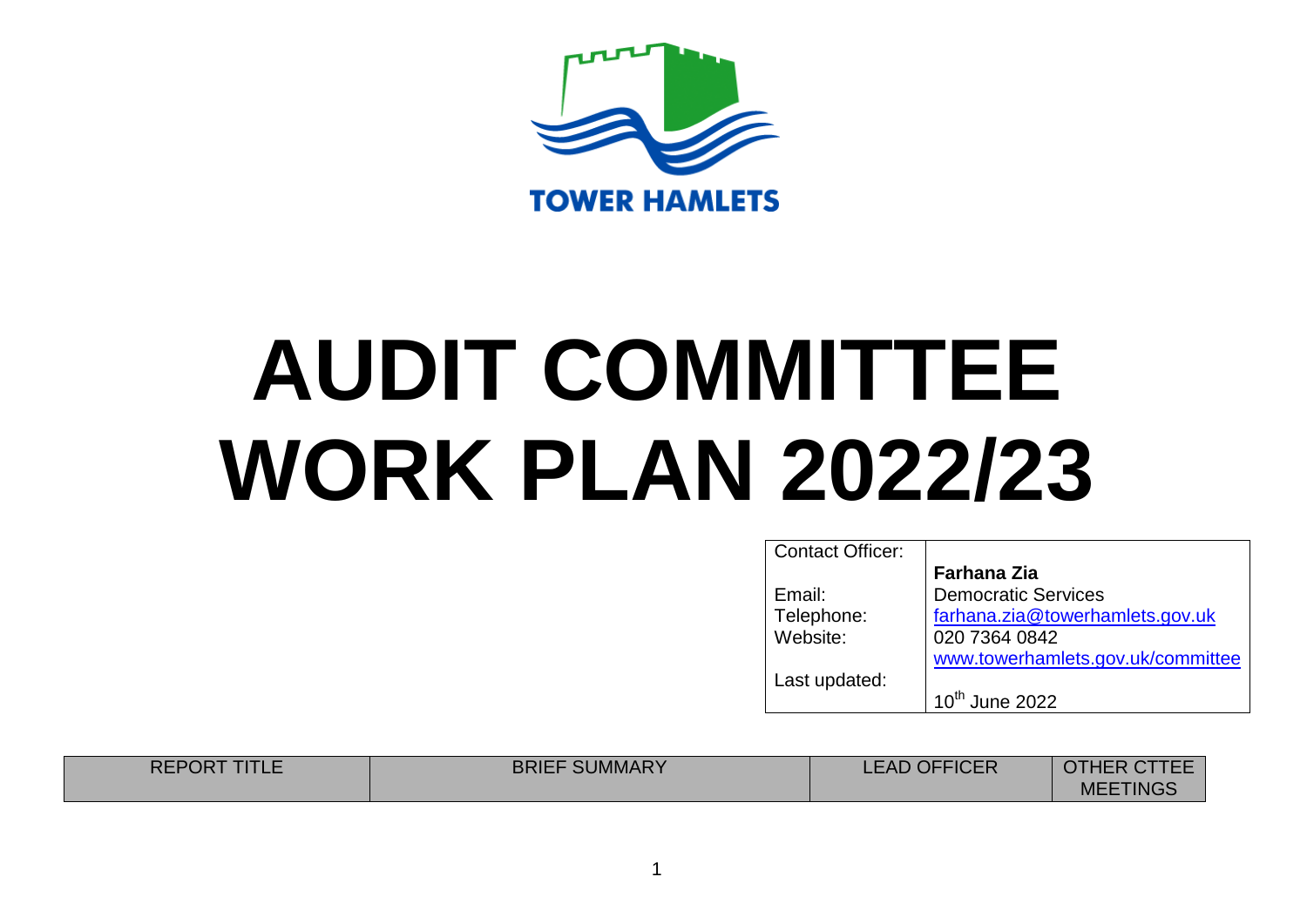| <b>REPORT TITLE</b>                              | <b>BRIEF SUMMARY</b>                                                                                  | <b>LEAD OFFICER</b>         | <b>OTHER CTTEE</b> |
|--------------------------------------------------|-------------------------------------------------------------------------------------------------------|-----------------------------|--------------------|
|                                                  |                                                                                                       |                             | <b>MEETINGS</b>    |
| 14 <sup>TH</sup> JUNE 2022                       | <b>MANDATORY TRAINING DAY</b>                                                                         | Kevin Bartle/ Nisar Visram/ |                    |
|                                                  | <b>Finance 1 (basic introduction to Council</b>                                                       | Miriam Adams/ Aaron         |                    |
|                                                  | finance and treasury management)                                                                      | Winter                      |                    |
| 23RD JUNE 2022                                   | <b>MANDATORY TRAINING DAY</b>                                                                         | Kevin Bartle/ Nisar Visram/ |                    |
|                                                  | <b>Finance 1 (basic introduction to Council</b>                                                       | Miriam Adams/ Aaron         |                    |
|                                                  | finance and treasury management                                                                       | Winter                      |                    |
| 28 <sup>TH</sup> JUNE 2022                       |                                                                                                       |                             |                    |
| 1. Appointment of Vice-Chair                     | Appointment of the vice-chair for municipal year<br>2022-23.                                          | <b>Audit Committee</b>      |                    |
| 2. Terms of Reference                            | Terms of reference 2022/23 to be approved by the                                                      | Farhana Zia/ Aaron Winter   |                    |
|                                                  | Committee.                                                                                            |                             |                    |
| 3. Deloitte (the Council's                       | Standing Item                                                                                         | Jonathan Gooding/Angus      |                    |
| appointed external auditor)                      |                                                                                                       | Fish                        |                    |
| 4. Update on the Annual Financial                | An update on the current progress made in relation                                                    | <b>Kevin Bartle/Nisar</b>   |                    |
| Accounts and outstanding                         | to the accounts and audit of those accounts.                                                          | <b>Visram/Marion Kelly</b>  |                    |
| audits - 2018/19 & 2019/20                       |                                                                                                       |                             |                    |
| 5. Head of Internal Audit 2021/22                | Report providing the annual audit opinion in                                                          | <b>Aaron Winter</b>         |                    |
| Opinion (Annual Report)                          | accordance with the requirements of Public Sector                                                     |                             |                    |
|                                                  | Internal Audit Standard.                                                                              |                             |                    |
| 6. Internal Audit and Anti-Fraud                 | An update on the progress against the delivery if                                                     | <b>Aaron Winter</b>         |                    |
| update 2022/23 Q1 Progress                       | he 2022/23 Annual Internal Plan. Highlights any                                                       |                             |                    |
| update                                           | significant issues since the last report to the Audit                                                 |                             |                    |
|                                                  | Committee.                                                                                            |                             |                    |
| 7. Risk Management Report                        | An update on risks in the Corporate Risk Register.                                                    | <b>Aaron Winter</b>         |                    |
| 2022-23 - Q1 Progress update                     |                                                                                                       |                             |                    |
| & Directorate Risk Register                      |                                                                                                       | Nisar Visram/Miriam         |                    |
| 8. Treasury Management Outturn<br>report 2021-22 | The Treasury Management Strategy Statement and<br>the Treasury Prudential Indicators for 2021-22 were | Adams                       |                    |
|                                                  |                                                                                                       |                             |                    |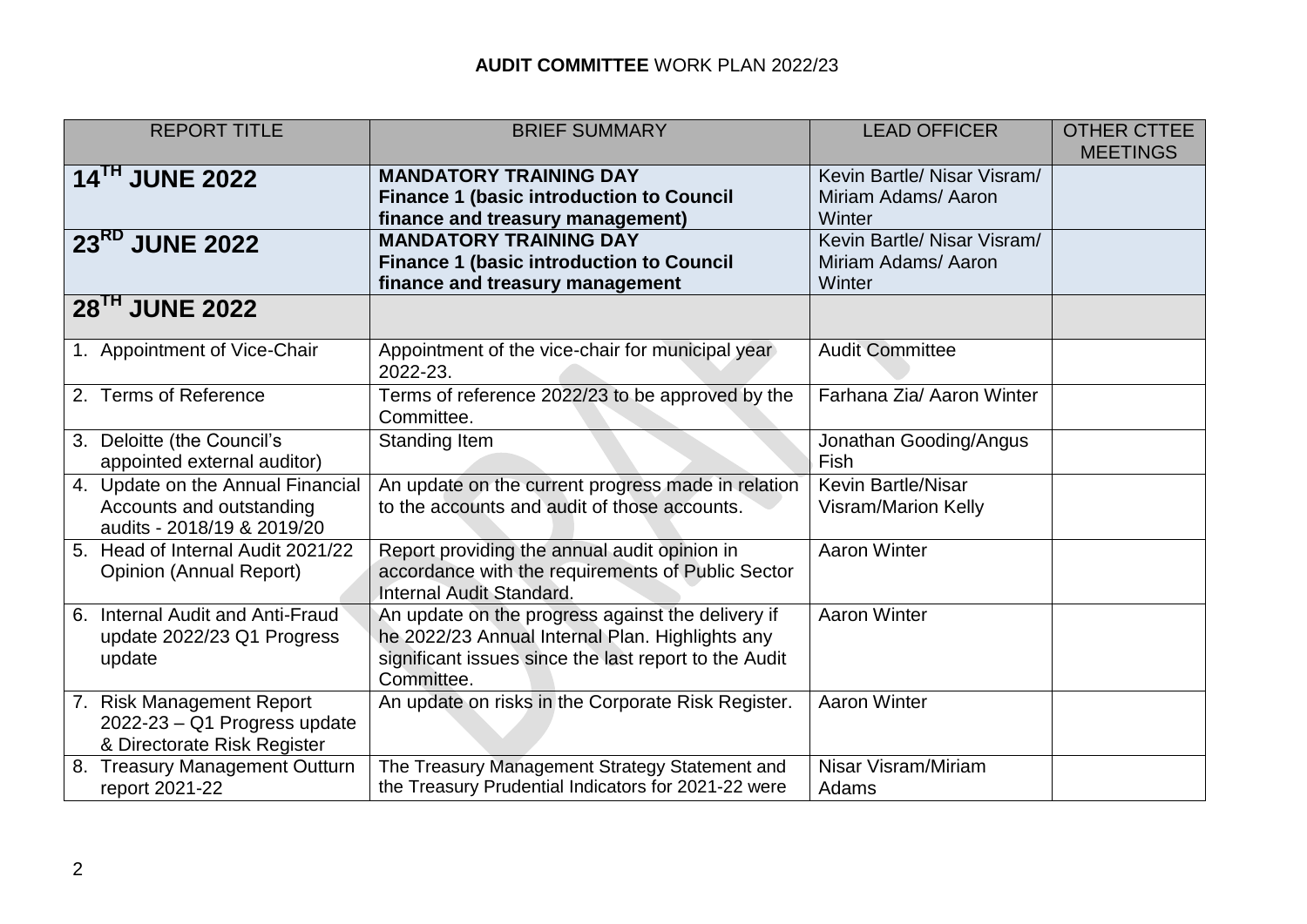| <b>REPORT TITLE</b>                               | <b>BRIEF SUMMARY</b>                                                                                                                                                              | <b>LEAD OFFICER</b>            | <b>OTHER CTTEE</b><br><b>MEETINGS</b>                          |
|---------------------------------------------------|-----------------------------------------------------------------------------------------------------------------------------------------------------------------------------------|--------------------------------|----------------------------------------------------------------|
|                                                   | approved by Council in February 2021 as required by<br>the Local Government Act 2003. This report covers<br>the period 1 <sup>st</sup> April 2021 to 31 <sup>st</sup> March 2022. |                                |                                                                |
| <b>Audit Committee Work Plan</b><br>9.            | Review and agree items on the work plan for the<br>Committee.                                                                                                                     | <b>Audit Committee Members</b> | Deferred to new<br>municipal year<br>$2022 - 23 - June$<br>Mtg |
| 5 <sup>TH</sup> SEPTEMBER 2022                    | Special half day briefing session on the<br>delayed completion of the Council's financial<br>accounts                                                                             | Kevin Bartle/Nisar Visram      |                                                                |
|                                                   |                                                                                                                                                                                   |                                |                                                                |
| 21 <sup>ST</sup> SEPTEMBER 2022                   | <b>Extraordinary Meeting</b>                                                                                                                                                      |                                |                                                                |
| 1. Annual Financial Accounts<br>2018/19 & 2019/20 | The approval of the Annual Accounts by the Audit<br>Committee including receipt of the auditor's final<br>reports for both years                                                  |                                |                                                                |
| 2. Draft Annual Governance<br>Statement 2021-22   | For Review. Approval of Statement with Annual<br>Accounts.                                                                                                                        | <b>Aaron Winter</b>            | Deferred to new<br>municipal year<br>$2022 - 23 - June$<br>Mtg |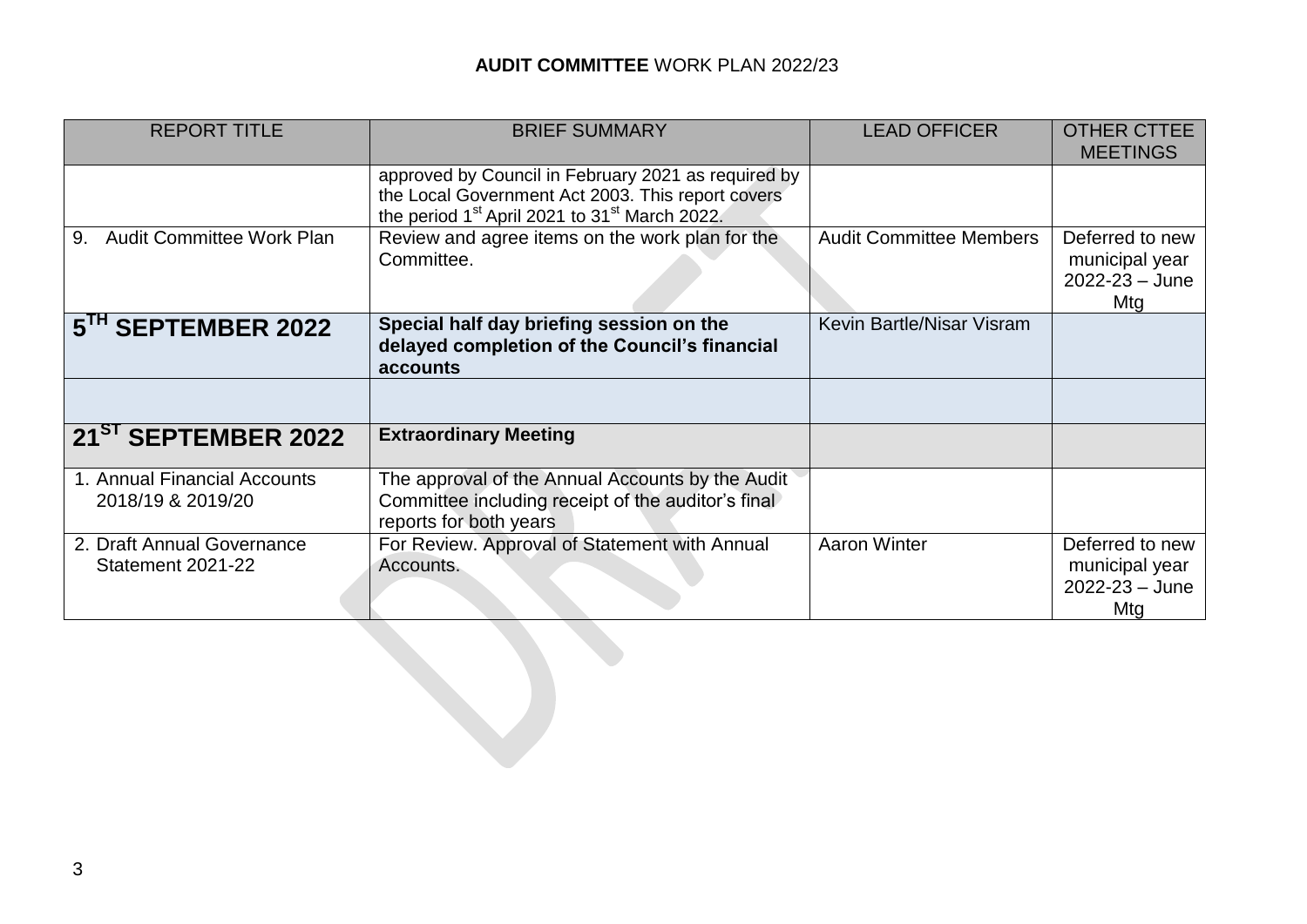| <b>REPORT TITLE</b>                                                                      | <b>BRIEF SUMMARY</b>                                                                                                                                                        | <b>LEAD OFFICER</b>                                                               | <b>OTHER CTTEE</b><br><b>MEETINGS</b>                          |
|------------------------------------------------------------------------------------------|-----------------------------------------------------------------------------------------------------------------------------------------------------------------------------|-----------------------------------------------------------------------------------|----------------------------------------------------------------|
| 17 <sup>TH</sup> NOVEMBER 2022                                                           | <b>AUDIT TRAINING DAY</b>                                                                                                                                                   | Kevin Bartle/ Nisar Visram/<br>Miriam Adams / Aaron<br>Winter                     |                                                                |
|                                                                                          | <b>Risk Management</b>                                                                                                                                                      |                                                                                   |                                                                |
| 24TH NOVEMBER 2022                                                                       |                                                                                                                                                                             |                                                                                   |                                                                |
| 1. Deloitte                                                                              | Standing item                                                                                                                                                               | Jonathan Gooding / Angus<br>Fish                                                  |                                                                |
| 2. Annual Financial Accounts<br>2020/21 & 2021/22                                        | The approval of the Annual Accounts by the Audit<br>Committee.                                                                                                              | Kevin Bartle/Nisar Visram                                                         |                                                                |
| 3. Internal Audit and Anti-Fraud<br>update 2022/23 Q2 Progress<br>update                 | An update on the progress against the delivery if<br>he 2022/23 Annual Internal Plan. Highlights any<br>significant issues since the last report to the Audit<br>Committee. | <b>Aaron Winter</b>                                                               |                                                                |
| 4. Risk Management Report<br>2022-23 - Q2 Progress update<br>& Directorate Risk Register | An update on risks in the Corporate Risk Register.                                                                                                                          | <b>Aaron Winter</b>                                                               |                                                                |
| 5. Annual Risk Management<br>Report 2022/23                                              | Report assessing the key risks facing the Council.                                                                                                                          | <b>Aaron Winter</b>                                                               |                                                                |
| 6. Anti-Money Laundering Policy<br>Report 2022-23                                        | Annual Report updating the Anti-Money<br>Laundering Policy.                                                                                                                 | Aaron Winter/ Agnes<br>Adrien                                                     |                                                                |
| 7. Annual Insurance Report 2022-<br>23                                                   | Presents a summary of insurance activity for<br>2021/22.                                                                                                                    | <b>Aaron Winter</b>                                                               |                                                                |
| 8. Review of Code of Corporate<br>Governance 2020/21 & 2021-<br>22                       | To report on an annual basis. Monitoring Officer.                                                                                                                           | Matthew Mannion /<br><b>Frances Winter/</b><br>Thorsten Dreyer -<br><b>NOV 22</b> | Deferred to new<br>municipal year<br>$2022 - 23 - June$<br>Mtg |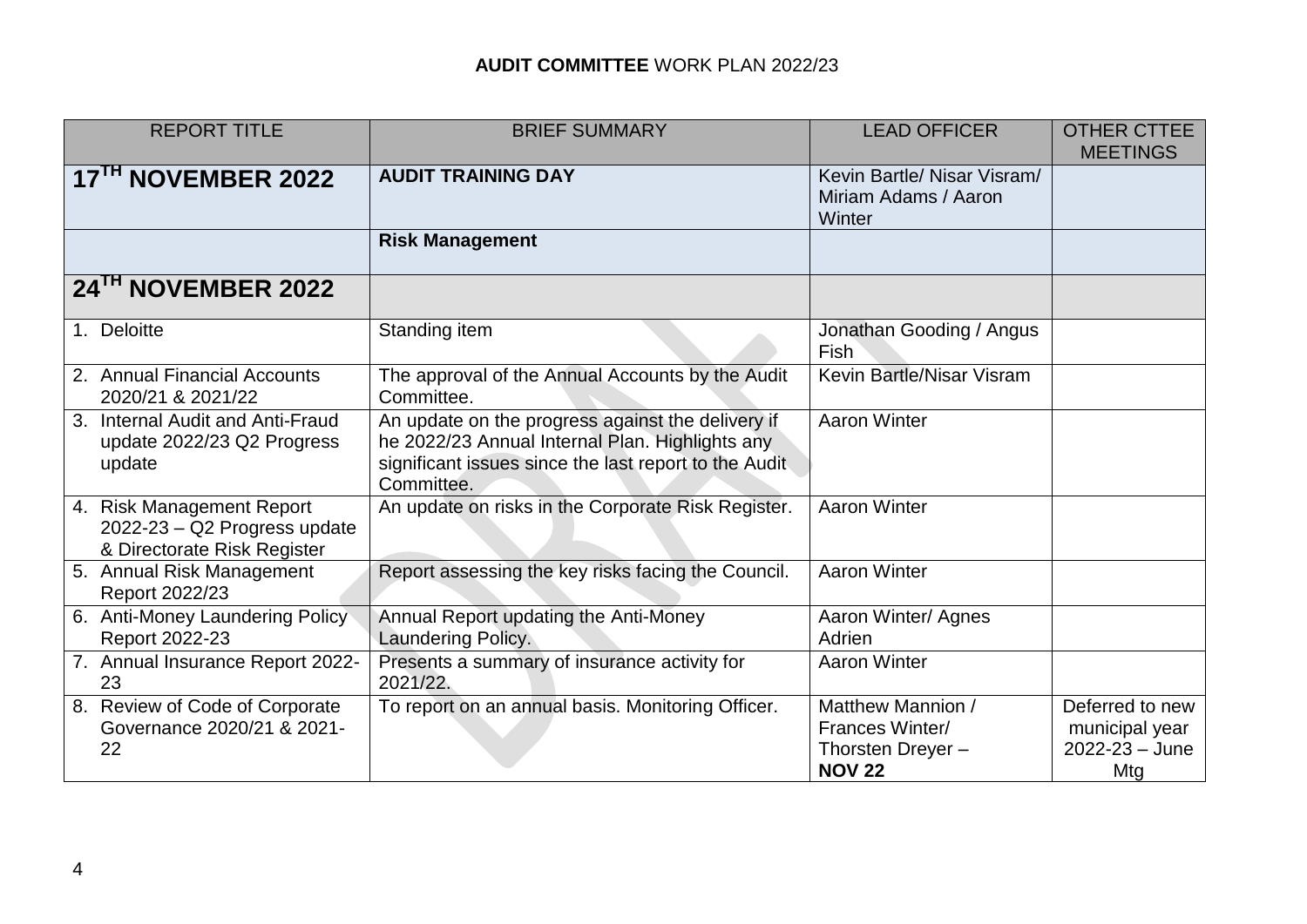| <b>REPORT TITLE</b>                                                                                                                     | <b>BRIEF SUMMARY</b>                                                                                                                                                                                                        | <b>LEAD OFFICER</b>                                | <b>OTHER CTTEE</b><br><b>MEETINGS</b>                          |
|-----------------------------------------------------------------------------------------------------------------------------------------|-----------------------------------------------------------------------------------------------------------------------------------------------------------------------------------------------------------------------------|----------------------------------------------------|----------------------------------------------------------------|
| 9. RIPA Policy 2021/22                                                                                                                  | Regulation of Investigatory Powers Act 2000<br>(RIPA) relates to covert surveillance. A report<br>updating Members on the policy and use of these<br>powers, in accordance with the code of practice.<br>Reviewed Annually. | Agnes Adrien                                       | Deferred to new<br>municipal year<br>$2022 - 23 - June$<br>Mtg |
| 19 <sup>TH</sup> JANUARY 2023                                                                                                           | <b>AUDIT TRAINING DAY</b>                                                                                                                                                                                                   | Kevin Bartle/ Nisar Visram/<br><b>Miriam Adams</b> |                                                                |
|                                                                                                                                         | Internal Audit (to include mention of External<br><b>Audit)/ Anti- Fraud</b>                                                                                                                                                |                                                    |                                                                |
| 26 <sup>TH</sup> JANUARY 2023                                                                                                           |                                                                                                                                                                                                                             |                                                    |                                                                |
| 1. Deloitte                                                                                                                             | Standing item                                                                                                                                                                                                               | Jonathan Gooding/ Angus<br>Fish                    |                                                                |
| Internal Audit Charter & Annual<br>2.<br><b>Review of Anti-Bribery Policy</b>                                                           | Annual review and approval of the Internal Audit<br>Charter.<br>Annual review and approval of the Council's Anti-<br>Bribery policy.                                                                                        | <b>Aaron Winter</b>                                |                                                                |
| 3. Treasury Management Report<br>and Mid-Year Review                                                                                    | Progress on the Treasury Management Strategy<br>Statement and the Treasury Prudential Indicators                                                                                                                            | Kevin Bartle/ Nisar Visram<br>& Miriam Adams       |                                                                |
| 4. Treasury Management<br><b>Strategy Statement,</b><br><b>Investment Strategy and</b><br><b>Capital Strategy Report for</b><br>2022-23 |                                                                                                                                                                                                                             | <b>Miriam Adams</b>                                |                                                                |
| Internal Audit and Anti-Fraud<br>5 <sub>1</sub><br>update 2022/23 Q3 Progress<br>update                                                 | An update on the progress against the delivery if<br>he 2022/23 Annual Internal Plan. Highlights any<br>significant issues since the last report to the Audit<br>Committee.                                                 | <b>Aaron Winter</b>                                |                                                                |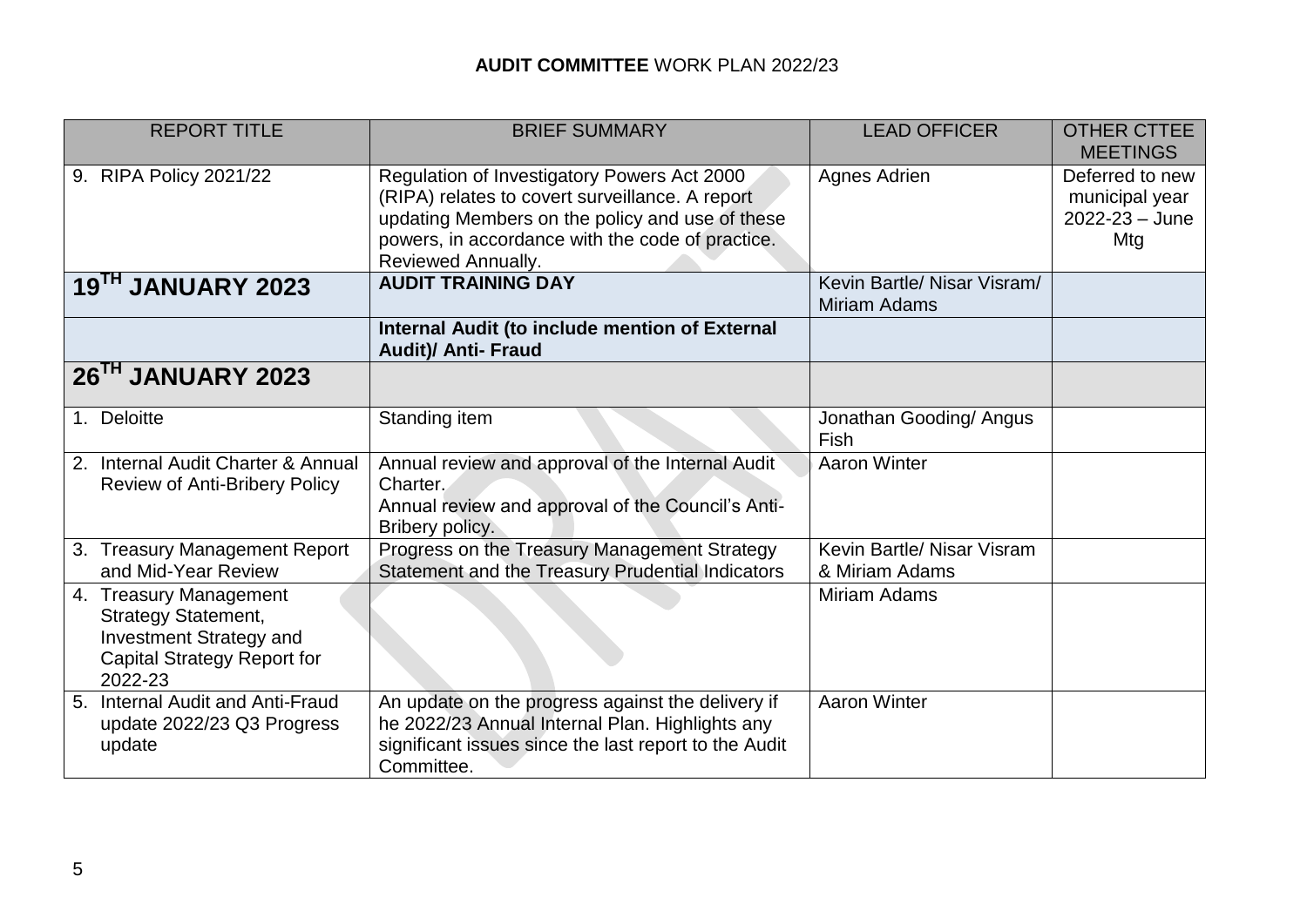| <b>REPORT TITLE</b>                                                                      | <b>BRIEF SUMMARY</b>                                                                                                                                                                                                               | <b>LEAD OFFICER</b>                                         | <b>OTHER CTTEE</b><br><b>MEETINGS</b> |
|------------------------------------------------------------------------------------------|------------------------------------------------------------------------------------------------------------------------------------------------------------------------------------------------------------------------------------|-------------------------------------------------------------|---------------------------------------|
| 6. Risk Management Report<br>2022-23 - Q3 Progress update<br>& Directorate Risk Register | An update on risks in the Corporate Risk Register.                                                                                                                                                                                 | <b>Aaron Winter</b>                                         |                                       |
| 7. Audit Committee Work Plan                                                             | Review and agree items on the work plan for the<br>Committee.                                                                                                                                                                      | <b>Audit Committee Members</b>                              |                                       |
| $6TH$ APRIL 2023                                                                         | <b>AUDIT TRAINING DAY</b>                                                                                                                                                                                                          | Kevin Bartle/ Nisar Visram/<br>Miriam Adams/Aaron<br>Winter |                                       |
|                                                                                          | <b>Statement of Accounts; Accounting Policies;</b><br><b>Treasury Management</b>                                                                                                                                                   |                                                             |                                       |
| 13 <sup>TH</sup> APRIL 2023                                                              |                                                                                                                                                                                                                                    |                                                             |                                       |
| 1. Deloitte                                                                              | Standing item                                                                                                                                                                                                                      | Jonathan Gooding/ Angus<br>Fish                             |                                       |
| 2. Annual Internal Audit and<br>Counter-Fraud Strategy & Plan<br>2023/24                 | Draft Internal Audit Plan for 2023/24. For review<br>and approval by the Committee.                                                                                                                                                | <b>Aaron Winter</b>                                         |                                       |
| 3. Draft Annual Governance<br>Statement 2023/24                                          | For Review. Approval in July 2023 with Annual<br>Accounts.                                                                                                                                                                         | <b>Aaron Winter</b>                                         |                                       |
| 4. Review of Code of Corporate<br>Governance 2023/24                                     | To report on an annual basis. Monitoring Office.<br>Approval in July 2023 with Annual Accounts.                                                                                                                                    | <b>Matthew Mannion</b>                                      |                                       |
| 5. RIPA Policy 2023/24                                                                   | Regulation of Investigatory Powers Act 2000<br>(RIPA) relates to covert surveillance. A report<br>updating Members on the policy and use of these<br>powers, in accordance with the code of practice.<br><b>Reviewed Annually.</b> | Agnes Adrien                                                |                                       |
| Draft Terms of reference for<br>6.<br>2023/24                                            | Review. To be approved in July 2023.                                                                                                                                                                                               | <b>Aaron Winter</b>                                         |                                       |